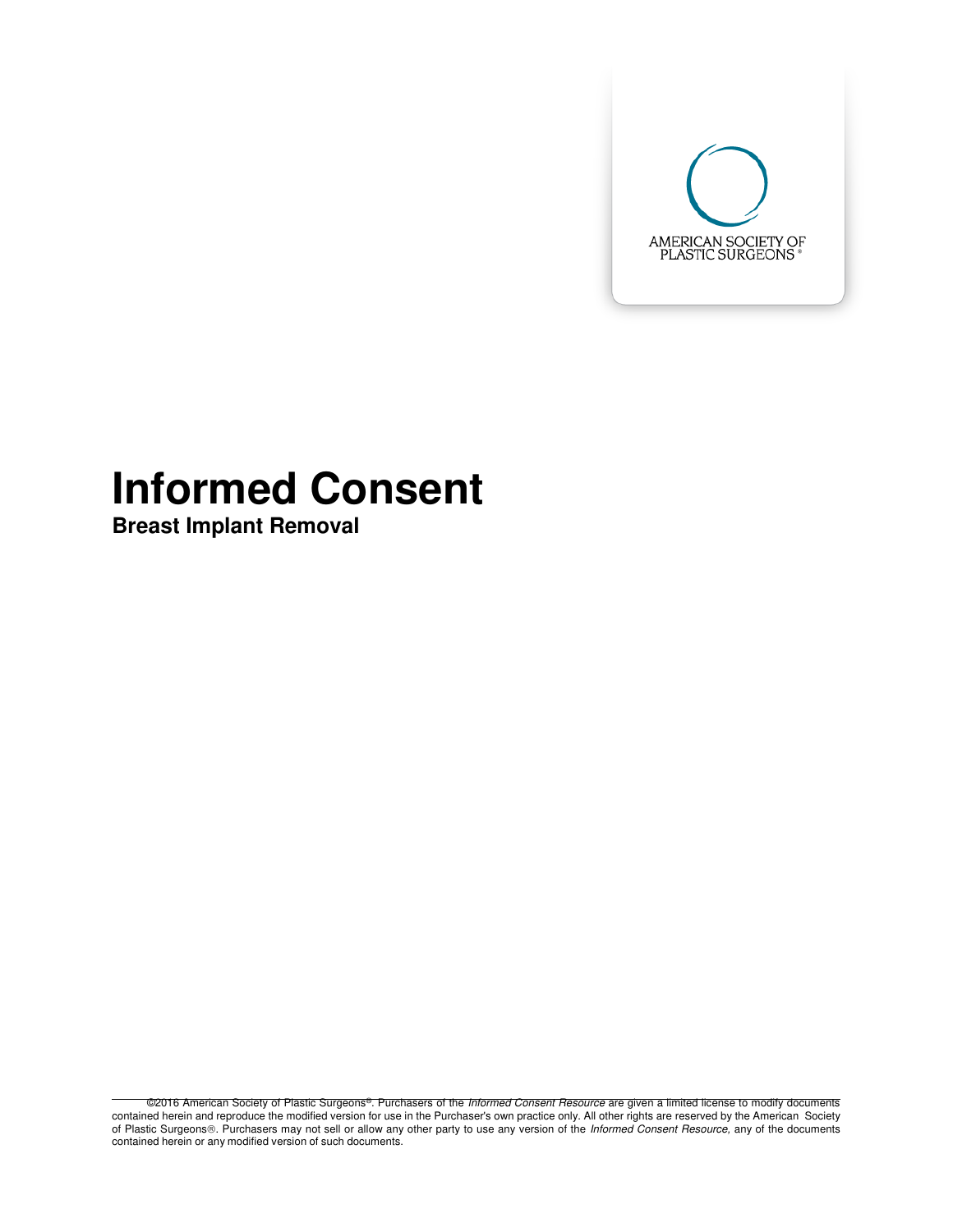# **INSTRUCTIONS**

This is an informed-consent document that has been prepared to help inform you about breast implant removal surgery, its risks, as well as alternative treatment(s).

It is important that you read this information carefully and completely. Please initial each page, indicating that you have read the page and sign the consent for surgery as proposed by your plastic surgeon and agreed upon by you.

# **GENERAL INFORMATION**

The removal of breast implants that have been placed either for cosmetic or reconstructive purposes is a surgical operation. Breast implant removal may be performed as a single surgical procedure or combined with additional procedures, for example:

- Simple breast implant removal, without removal of capsule tissue around implant
- Removal of tissue surrounding the breast implant (capsulectomy)
- Removal of escaped silicone gel in breast tissue (extracapsular, outside of capsule layer) from silicone gel-filled implants (breast biopsy)
- Breast lift (mastopexy following breast implant and/or capsule removal)

Implants that are found to be damaged or ruptured cannot be repaired; surgical removal or replacement is recommended. There are options concerning general versus local anesthesia for breast implant removal.

There are both risks and complications associated with this operation.

**Individuals who choose to have revisions made in order to continue with breast implants must sign other consent documents for revision surgery. This document is intended for permanent removal of breast implants and/or capsule material that surrounds the implants or breast biopsy to remove silicone gel outside of the capsule layer.** 

**Individuals who choose to undergo a breast lift (mastopexy) at the time of breast implant removal must sign an additional informed consent document for the breast lift (mastopexy).** 

# **ALTERNATIVE TREATMENTS**

Alternative forms of non-surgical management consist of not undergoing breast-implant removal, or other procedures to replace, relocate, or revise existing situations where patients choose to continue with breast implants. Risks and potential complications are associated with alternative surgical forms of treatment.

#### **INHERENT RISKS OF BREAST IMPLANT REMOVAL SURGERY**

Every surgical procedure involves a certain amount of risk and it is important that you understand these risks and the possible complications associated with them. In addition, every procedure has limitations. An individual's choice to undergo a surgical procedure is based on the comparison of the risk to potential benefit. Although the majority of patients do not experience these complications, you should discuss each of them with your plastic surgeon to make sure you understand all possible consequences of breast implant removal surgery.

# **SPECIFIC RISKS OF BREAST IMPLANT REMOVAL SURGERY**

# **Skin Wrinkling and Rippling:**

Visible and palpable wrinkling of breast skin can occur. This may require additional surgery to tighten loose skin following breast implant removal surgery.

# **Ruptured Silicone Gel-Filled Breast Implants:**

**Page 1 of 11 Patient Initials COVIDENT COVIDENT COVIDENT COVIDENT Patient Initials COVIDENT COVIDENT Patient Initials COVIDENT COVIDENT** This form is for reference purposes only. It is a general guideline and not a statement of standard of care. Rather, this form should be edited and amended to reflect policy requirements of your practice site(s), CMS and Joint Commission requirements, if applicable, and legal requirements of your individual states. The ASPS does not certify that this form, or any modified version of this form, meets the requirements to obtain informed consent for this particular procedure in the jurisdiction of your practice.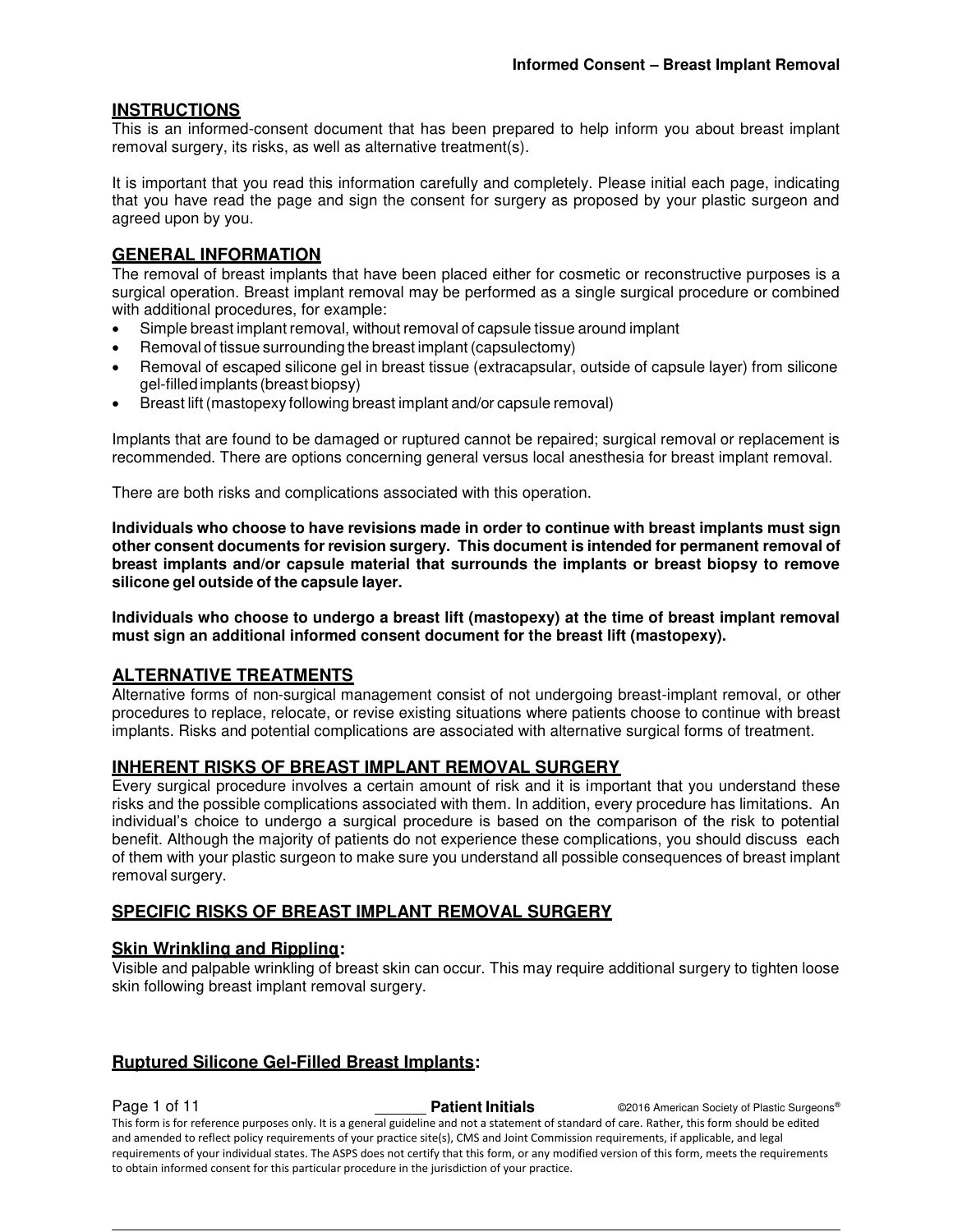As with any man-made object implanted in the human body, device failure can occur. It is possible that an implant can rupture causing silicone gel to be released from the implant. Implants also can rupture during the removal process. If implant rupture has occurred, it may not be possible to completely remove all of the silicone gel that has escaped. Implant shell material of textured breast implants may be impossible to completely remove. Calcification around implants can occur and may require removal of the scar tissue surrounding the implant (capsulectomy). It may not be possible to completely remove the scar tissue that has formed around a breast implant, implant parts, calcifications, or silicone gel. Additional surgery may be necessary in the future.

# **Delayed Healing and Tissue Necrosis:**

Wound disruption or delayed wound healing is possible. Some areas of the breast skin or nipple region may not heal normally and may take a long time to heal. Areas of skin or nipple tissue may die. Tissue death (necrosis) can potentially occur when surgery is performed to remove implants, capsule tissue, and procedures to tighten the skin and move the nipples upward (mastopexy). Necrosis has also been reported with the use of steroid drugs, after chemotherapy/radiation to breast tissue, due to smoking, microwave diathermy, and excessive heat or cold therapy. This may require frequent dressing changes or further surgery to remove the non-healed tissue. Individuals who have decreased blood supply to breast tissue from past surgery or radiation therapy may be at increased risk for delayed wound healing and poor surgical outcome. Smokers have a greater risk of skin loss and wound healing complications.

# **Change in Nipple and Skin Sensation:**

You may experience a diminished (or loss of) sensitivity of the nipples and the skin of your breast that usually resolves in 3 to 4 weeks. Partial or permanent loss of the nipple and skin sensation is rare. However, decreased or permanent loss in nipple sensation is more likely to occur if extensive surgical dissection is needed to remove scar tissue or silicone gel from a broken implant.

#### **Skin Contour Irregularities:**

Contour and shape irregularities may occur. Visible and palpable wrinkling may occur. One breast may be smaller than the other. Nipple position and shape will not be identical one side to the next. Residual skin irregularities at the ends of the incisions or "dog ears" are always a possibility when there is excessive redundant skin. This may improve with time, or it can be surgically corrected.

#### **Breast Disease:**

Current medical information does not demonstrate an increased risk of breast cancer in women who have breast implant surgery for either cosmetic or reconstructive purposes. Individuals with a personal history or family history of breast cancer may be at a higher risk of developing breast cancer than a woman with no family history of this disease. It is recommended that all women perform periodic self-examination of their breasts, have mammography according to American Cancer Society guidelines, and seek professional care should a breast lump be detected. In the event that suspicious tissue is identified prior to or during breast surgery, additional tests and therapy with corresponding expenses may be warranted.

# **GENERAL RISKS OF SURGERY**

#### **Healing Issues:**

Certain medical conditions, dietary supplements and medications may delay and interfere with healing. Patients with massive weight loss may have a healing delay that could result in the incisions coming apart, infection, and tissue changes resulting in the need for additional medical care, surgery, and prolonged hospitalizations. Patients with diabetes or those taking medications such as steroids on an extended basis may have prolonged healing issues. Smoking will cause a delay in the healing process, often resulting in the need for additional surgery. There are general risks associated with healing such as swelling, bleeding, possibility of additional surgery, prolonged recovery, color changes, shape changes, infection, not meeting patient goals and expectations, and added expense to the patient. There may also be a longer recovery due to the length of surgery and anesthesia. Patients with significant skin laxity (patients seeking facelifts, breast lifts, abdominoplasty, and body lifts) will continue to have the same lax

**Page 2 of 11 Patient Initials Patient Initials** ©2016 American Society of Plastic Surgeons® This form is for reference purposes only. It is a general guideline and not a statement of standard of care. Rather, this form should be edited and amended to reflect policy requirements of your practice site(s), CMS and Joint Commission requirements, if applicable, and legal requirements of your individual states. The ASPS does not certify that this form, or any modified version of this form, meets the requirements to obtain informed consent for this particular procedure in the jurisdiction of your practice.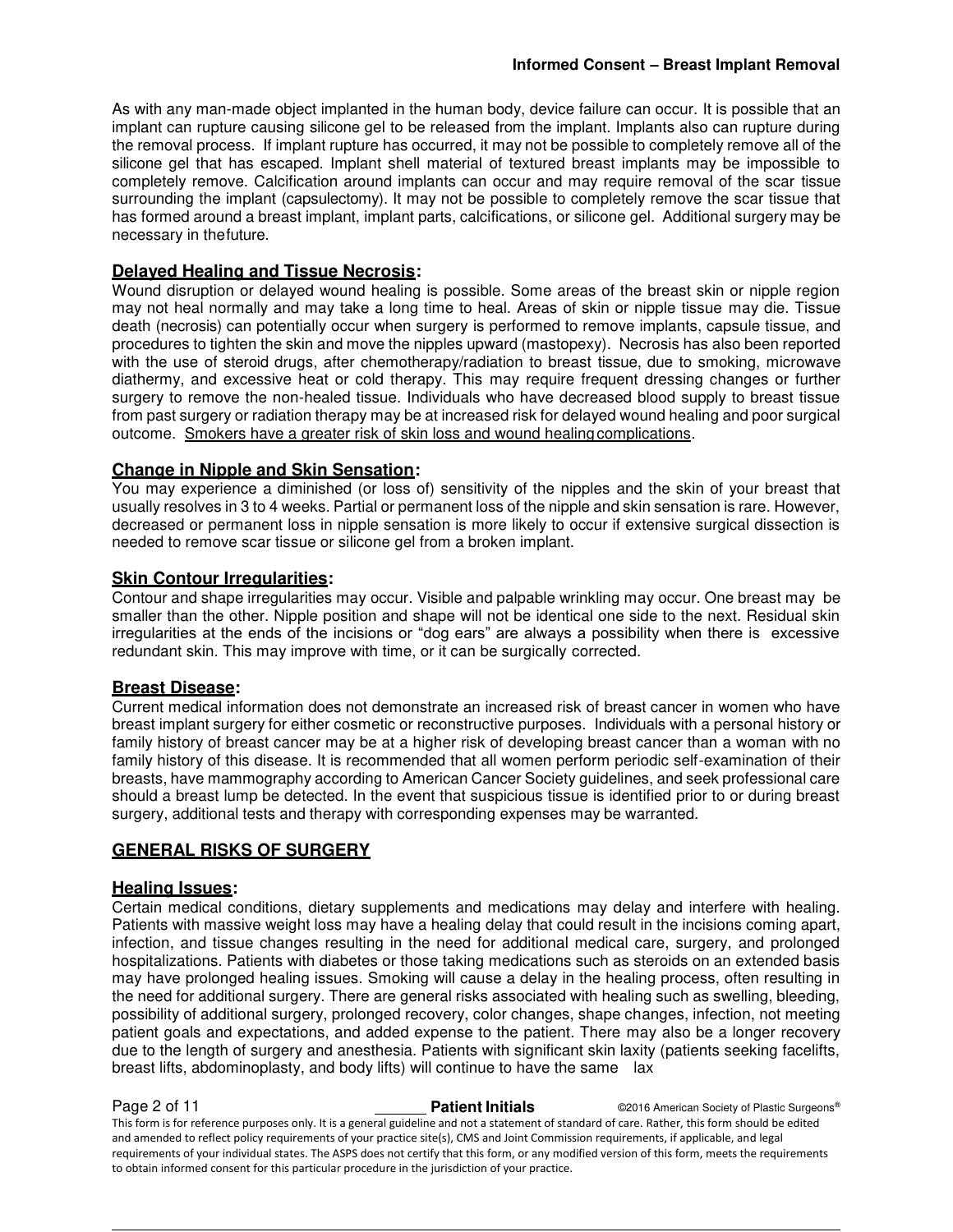skin after surgery. The quality or elasticity of skin will not change and recurrence of skin looseness will occur at some time in the future, quicker for some than others. There are nerve endings that may become involved with healing scars from surgery such as suction-assisted lipectomy, abdominoplasty, facelifts, body lifts, and extremity surgery. While there may not be a major nerve injury, the small nerve endings during the healing period may become too active producing a painful or oversensitive area due to the small sensory nerve involved with scar tissue. Often, massage and early non-surgical intervention resolves this. It is important to discuss post-surgical pain with your surgeon.

#### **Bleeding:**

It is possible, though unusual, to experience a bleeding episode during or after surgery. Should postoperative bleeding occur, it may require emergency treatment to drain accumulated blood or you may require a blood transfusion, though such occurrences are rare. The collection of blood that can occur under your skin following surgery is referred to as a hematoma. Increased activity too soon after surgery can lead to increased chance of bleeding and additional surgery. It is important to follow postoperative instructions and limit exercise and strenuous activity for the instructed time. Non-prescription "herbs" and dietary supplements can increase the risk of surgical bleeding. Hematoma can occur at any time, usually in the first three weeks following injury to the operative area. If blood transfusions are necessary to treat blood loss, there is the risk of blood-related infections such as hepatitis and HIV (AIDS). Your surgeon may provide medications after your surgery to prevent blood clots. Medications that are used to prevent blood clots in veins can produce bleeding and decreased blood platelets.

#### **Infection:**

Infection, although uncommon, can occur after surgery. Should an infection occur, additional treatment including antibiotics, hospitalization, or additional surgery may be necessary. It is important to tell your surgeon of any other infections, such as a history of MRSA infections, an open wound, recent upper respiratory infection/ pneumonia, ingrown toenail, insect bite, tooth abscess, or urinary tract infection. Infections in other parts of the body, may lead to an infection in the operated area. Post-operative infections often result in more extensive scarring and predispose to revision surgery.

#### **IIeus:**

The return of bowl function following surgery is important. An ileus are disruptions in bowl function caused by the failure of peristalsis or hypomobility of your bowls/ gut resulting in a lack of defecation and possibly repeated vomiting. Anesthetics and medications like pain medications given to you at the time of surgery can contribute to the development of an ileus in the post-operative period. An ileus can result in abdominal distention, vomiting, inability to absorb oral medications and possibly hospitalization. Repeated vomiting could result in an aspiration pneumonia and respiratory failure. It can be essential to have regular bowl function after your surgery.

#### **Scarring**:

All surgery leaves scars, some more visible than others. Although good wound healing after a surgical procedure is expected, this surgery will result in long, prominent scars that are permanent. Abnormal scars may occur within the skin and deeper tissues. Scars may be unattractive and of different color than the surrounding skin tone. Scar appearance may also vary within the same scar. Scars may be asymmetrical (appear different on the right and left side of the body). There is the possibility of visible marks in the skin from sutures. These scars may become raised, red, or discolored in the first few weeks/months, but usually settle down over time. However, some patients are prone to "hypertrophic" or "keloid" scars i.e. prominent, raised, red scars that do not settle. Further treatments with medications and/or surgery may be required.

#### **Firmness:**

Excessive firmness can occur after surgery due to internal scarring. The occurrence of this is not

**Page 3 of 11 Patient Initials Patient Initials** ©2016 American Society of Plastic Surgeons® This form is for reference purposes only. It is a general guideline and not a statement of standard of care. Rather, this form should be edited and amended to reflect policy requirements of your practice site(s), CMS and Joint Commission requirements, if applicable, and legal requirements of your individual states. The ASPS does not certify that this form, or any modified version of this form, meets the requirements to obtain informed consent for this particular procedure in the jurisdiction of your practice.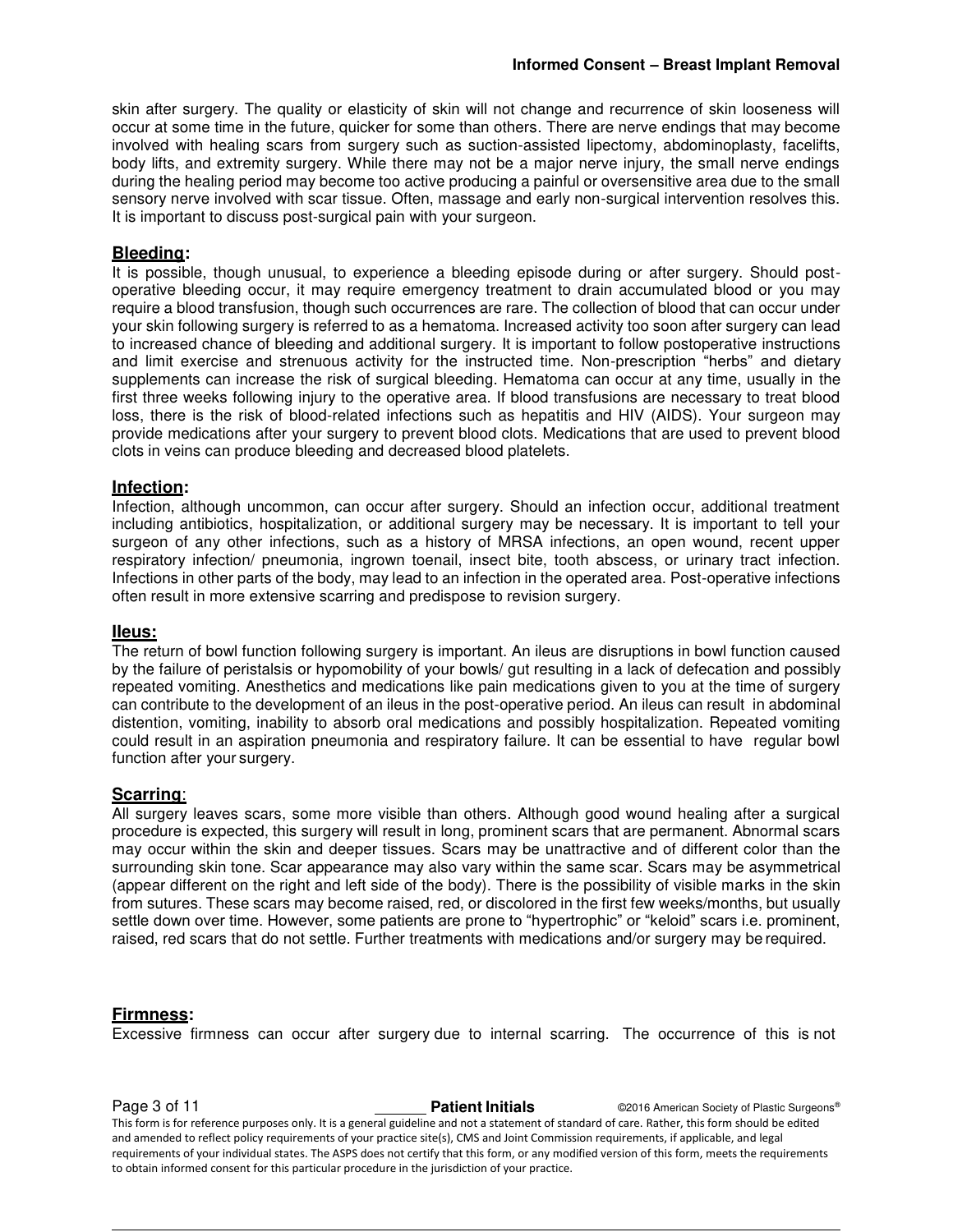predictable. Additional treatment including surgery may be necessary.

#### **Skin Sensitivity:**

Itching, tenderness, or exaggerated responses to hot or cold temperatures may occur after surgery. Usually this resolves during healing, but in rare situations it may be chronic.

#### **Major Wound Separation:**

Wounds may separate after surgery. Should this occur, additional treatment including surgery may be necessary.

#### **Sutures:**

Most surgical techniques use deep sutures. You may notice these sutures after your surgery. Sutures may spontaneously poke through the skin, become visible or produce irritation that requires suture removal.

#### **Damage to Deeper Structures:**

There is the potential for injury to deeper structures including nerves, blood vessels, lymphatics, muscles, and lungs (pneumothorax) during any surgical procedure. The potential for this to occur varies according to the type of procedure being performed. Injury to deeper structures may be temporary or permanent.

#### **Fat Necrosis:**

Fatty tissue found deep in the skin might die. This may produce areas of firmness within the skin. Additional surgery to remove areas of fat necrosis may be necessary. There is the possibility of contour irregularities in the skin that may result from fat necrosis.

#### **Surgical Anesthesia:**

Both local and general anesthesia involves risk. There is the possibility of complications, injury, and even death from all forms of surgical anesthesia or sedation.

#### **Shock:**

In rare circumstances, your surgical procedure can cause severe trauma, particularly when multiple or extensive procedures are performed. Although serious complications are infrequent, infections or excessive fluid loss can lead to severe illness and even death. If surgical shock occurs, hospitalization and additional treatment would be necessary.

#### **Pain:**

You will experience pain after your surgery. Pain of varying intensity and duration may occur and persist after surgery. If you are a chronic pain patient followed by a Pain Therapy Practitioner, you may be asked to see this practitioner pre operatively to assist you in the management of your pain disorder in the postoperative period. Chronic pain may occur very infrequently from nerves becoming trapped in scar tissue or due to tissue stretching.

There are nerve endings that may become involved with healing scars from surgery. While there may not be a major nerve injury, the small nerve endings during the healing period may become too active producing a painful or oversensitive area due to the small sensory nerve involved with scar tissue. Often, massage and early non-surgical intervention resolves this. It is important to discuss post-surgical pain with your surgeon.

#### **Cardiac and Pulmonary Complications:**

Pulmonary complications may occur secondarily to blood clots (pulmonary emboli), fat deposits (fat emboli), pneumonia, or partial collapse of the lungs after general anesthesia. Pulmonary emboli can be lifethreatening or fatal in some circumstances. Inactivity and other conditions may increase the incidence of blood clots traveling to the lungs causing a major blood clot that may result in death. It is

**Page 4 of 11 Patient Initials CONFIDENT CONFIDENT CONFIDENT CONFIDENT** CONFIDENT CONFIDENT CONFIDENT CONFIDENT CONFIDENT CONFIDENT CONFIDENT CONFIDENT CONFIDENT CONFIDENT CONFIDENT CONFIDENTIAL CONFIDENT CONFIDENTIAL This form is for reference purposes only. It is a general guideline and not a statement of standard of care. Rather, this form should be edited and amended to reflect policy requirements of your practice site(s), CMS and Joint Commission requirements, if applicable, and legal requirements of your individual states. The ASPS does not certify that this form, or any modified version of this form, meets the requirements to obtain informed consent for this particular procedure in the jurisdiction of your practice.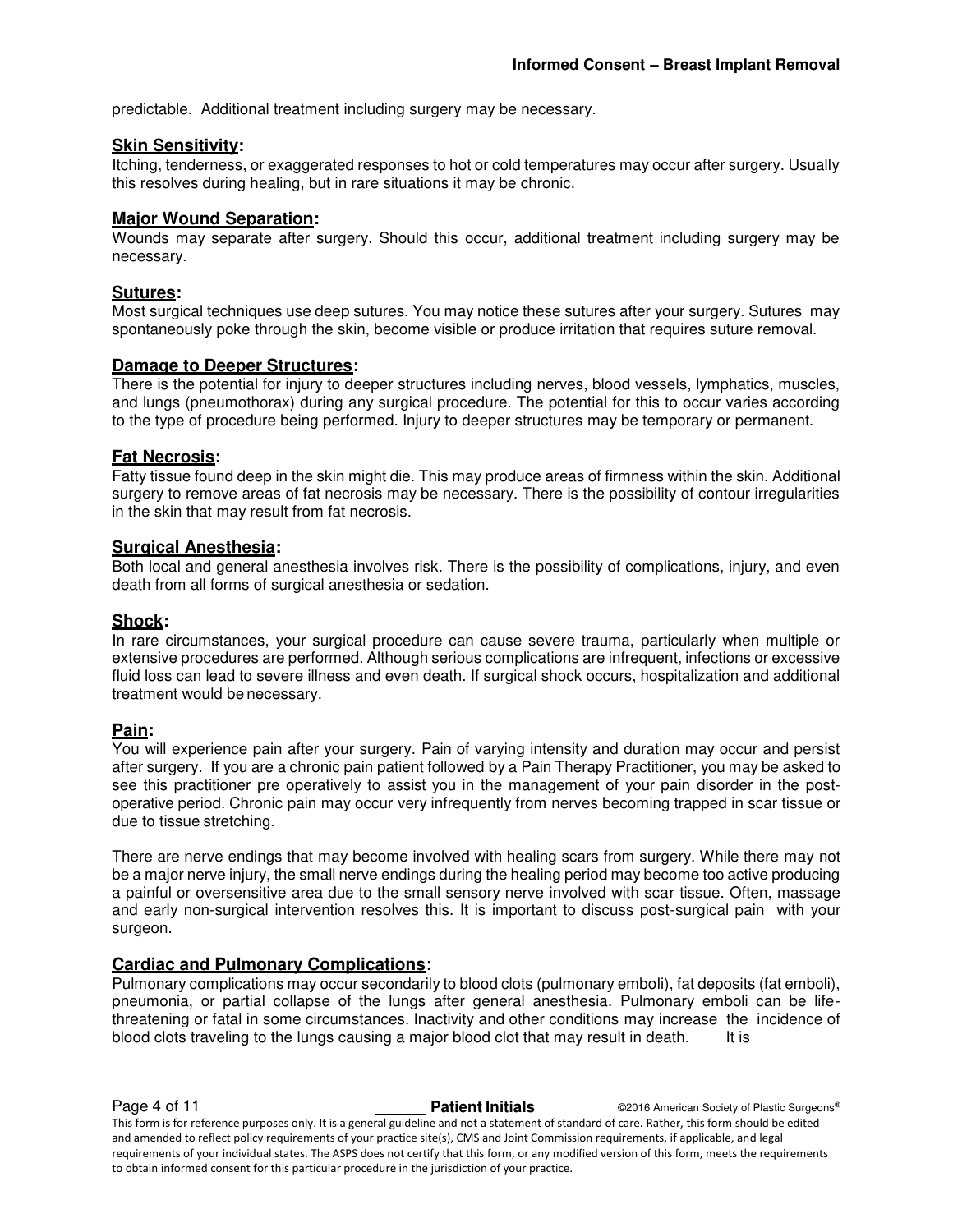important to discuss with your physician any past history of swelling in your legs or blood clots that may contribute to this condition. Cardiac complications are a risk with any surgery and anesthesia, even in patients without symptoms. If you experience shortness of breath, chest pains, or unusual heart beats, seek medical attention immediately. Should any of these complications occur, you may require hospitalization and additional treatment.

# **Venous Thrombosis (Clot) and Sequelae:**

Thrombosed veins, which resemble cords, occasionally develop in the area of the breast or around IV sites, and usually resolve without medical or surgical treatment. It is important to discuss with your surgeon any birth control pills you are taking. Certain high estrogen pills may increase your risk of thrombosed veins. Personal history of bleeding and clotting problems may also increase your risk of thrombosed veins.

# **Allergic Reactions:**

In rare cases, local allergies to tape, suture material and glues, blood products, topical preparations or injected agents have been reported. Serious systemic reactions including shock (anaphylaxis) may occur in response to drugs used during surgery and prescription medicines. Allergic reactions may require additional treatment. It is important to notify your physician of any previous allergic reactions.

# **Drug Reactions:**

Unexpected drug allergies, lack of proper response to medication, or illness caused by the prescribed drug are possibilities. It is important for you to inform your physician of any problems you have had with any medication or allergies to medication, prescribed or over the counter, as well as medications you now regularly take. Provide your surgeon with a list of medications and supplements you are currently taking.

# **Asymmetry:**

Symmetrical body appearance may not result after surgery. Factors such as skin tone, fatty deposits, skeletal prominence, and muscle tone may contribute to normal asymmetry in body features. Most patients have differences between the right and left side of their bodies before any surgery is performed. Additional surgery may be necessary to attempt to diminish asymmetry.

# **Surgical Wetting Solutions:**

There is the possibility that large volumes of fluid containing dilute local anesthetic drugs and epinephrine that is injected into fatty deposits during surgery may contribute to fluid overload or systemic reaction to these medications. Additional treatment including hospitalization may be necessary.

#### **Fat/Air Embolism:**

In rare cases, fat particles or air can enter the vascular system and can travel to the heart, lungs or brain. This can result in significant complications including death.

#### **Persistent Swelling (Lymphedema):**

Persistent swelling can occur following surgery.

#### **Unsatisfactory Result:**

Although good results are expected, there is no guarantee or warranty expressed or implied, on the results that may be obtained. The body is not symmetric and almost everyone has some degree of unevenness which may not be recognized in advance. One side of the face may be slightly larger, one side of the face droopier. The breast and trunk area exhibits the same possibilities. Many of such issues cannot be fully corrected with surgery. The more realistic your expectations as to results, the better your results will appear to you. Some patients never achieve their desired goals or results, at no fault of the surgeon or surgery. You may be disappointed with the results of surgery. Asymmetry, unanticipated shape and size, loss of function, wound disruption, poor healing, and loss of sensation may occur after surgery. Size may be incorrect. Unsatisfactory surgical scar location or appearance may occur. It may be

**Page 5 of 11 Patient Initials CONFIDENT CONFIDENT CONFIDENT CONFIDENT** CONFIDENT CONFIDENT CONFIDENT CONFIDENT This form is for reference purposes only. It is a general guideline and not a statement of standard of care. Rather, this form should be edited and amended to reflect policy requirements of your practice site(s), CMS and Joint Commission requirements, if applicable, and legal requirements of your individual states. The ASPS does not certify that this form, or any modified version of this form, meets the requirements to obtain informed consent for this particular procedure in the jurisdiction of your practice.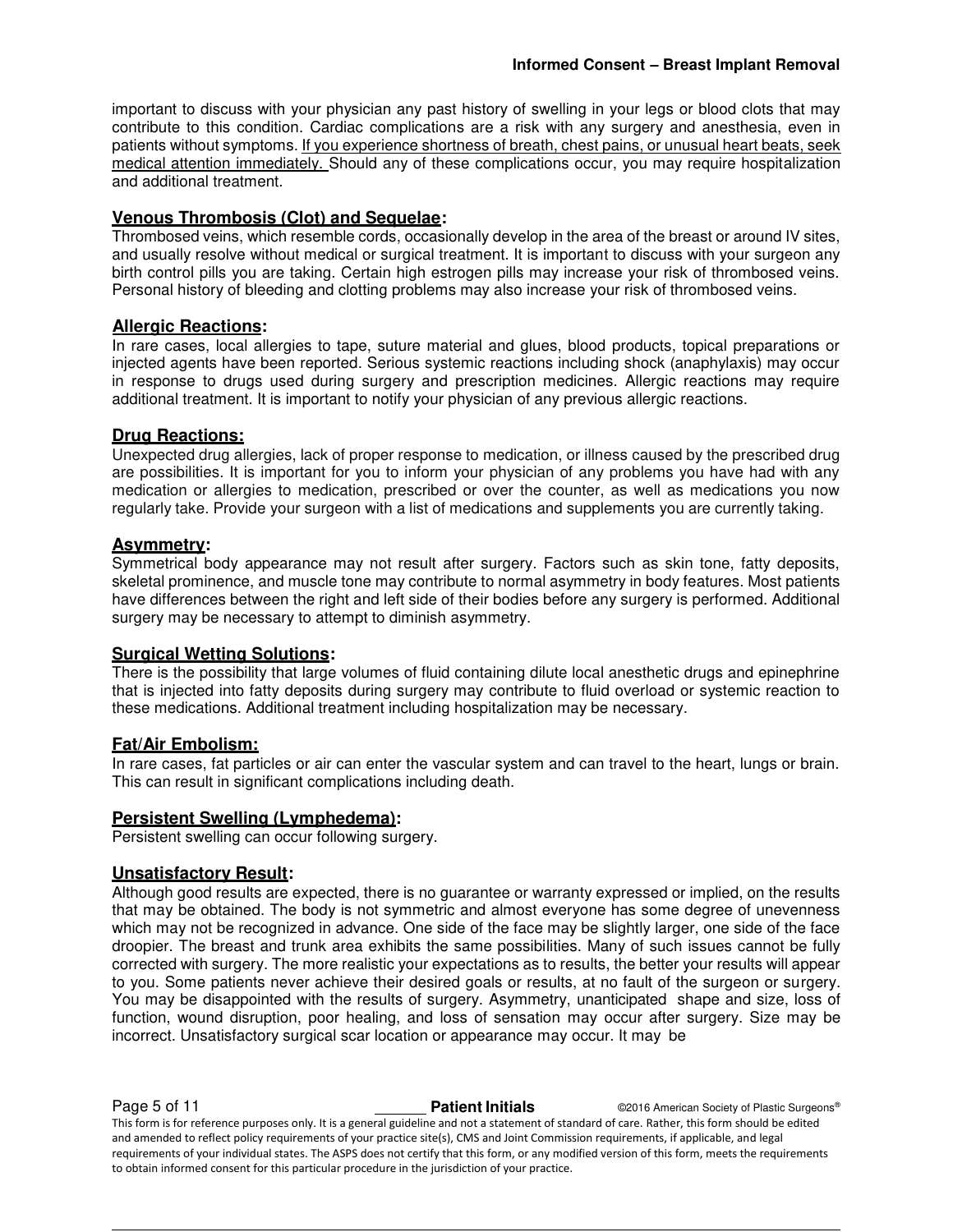necessary to perform additional surgery to improve your results. Unsatisfactory results may NOT improve with each additional treatment.

# **ADDITIONAL ADVISORIES**

#### **Medications and Herbal Dietary Supplements:**

There are potential adverse reactions that occur as the result of taking over-the-counter, herbal, and/or prescription medications. Aspirin and medications that contain aspirin interfere with forming blood clots, and therefore may contribute to more bleeding issues. If you have a medical condition (such as heart arrhythmia, heart stent, blood vessels with blockages, or blood clots) and are taking medications to thin your blood and prevent clotting such as Plavix, Warfarin, Coumadin, Xarelto, Effient or Pradaxa, you should discuss management of these medications around the time of surgery with your plastic surgeon. Your plastic surgeon may sometimes coordinate a plan for these medications with the doctor that prescribed them for your medical condition. If you have been prescribed drugs for a medical condition, do not stop them without discussing it first with your plastic surgeon. Stopping these medications abruptly may result in a heart attack, stroke, or death. Be sure to check with your physician about any drug interactions that may exist with medications which you are already taking. If you have an adverse reaction, stop the drugs immediately and call your plastic surgeon for further instructions. If the reaction is severe, go immediately to the nearest emergency room.

When taking the prescribed pain medications after surgery, realize that they can affect your thought process and coordination. Do not drive, do not operate complex equipment, do not make any important decisions and do not drink any alcohol while taking these medications. Be sure to take your prescribed medication only as directed.

#### **Sun Exposure – Direct or Tanning Salon:**

The effects of the sun are damaging to the skin. Exposing the treated areas to sun may result in increased scarring, color changes, and poor healing. Patients who tan, either outdoors or in a salon, should inform their surgeon and either delay treatment, or avoid tanning until the surgeon says it is safe to resume. The damaging effect of sun exposure occurs even with the use sun block or clothing coverage.

#### **Travel Plans:**

Any surgery holds the risk of complications that may delay healing and your return to normal life. Please let the surgeon know of any travel plans, important commitments already scheduled or planned, or time demands that are important to you, so that appropriate timing of surgery can occur. There are no guarantees that you will be able to resume all activities in the desired time frame. Allow at least 10-14 days to travel via airplane. Medications may be required should you have a long flight/ trip to prevent DVT/ PE in the immediate post-operative period.

#### **Long-Term Results:**

Subsequent alterations in the appearance of your body may occur as the result of aging, sun exposure, weight loss, weight gain, pregnancy, menopause or other circumstances not related to your surgery.

#### **Interference with Sentinel Lymph Node Mapping Procedures:**

Breast surgery procedures that involve cutting through breast tissue, similar to a breast biopsy, can potentially interfere with diagnostic procedures to determine lymph node drainage of breast tissue to stage breast cancer.

#### **Body-Piercing:**

Individuals who currently wear body-piercing jewelry in the surgical region are advised that an infection could develop from this activity. Body-piercing jewelry should be removed prior to your surgical procedure. **Nails:** 

**Page 6 of 11 Patient Initials Patient Initials** ©2016 American Society of Plastic Surgeons® This form is for reference purposes only. It is a general guideline and not a statement of standard of care. Rather, this form should be edited and amended to reflect policy requirements of your practice site(s), CMS and Joint Commission requirements, if applicable, and legal requirements of your individual states. The ASPS does not certify that this form, or any modified version of this form, meets the requirements to obtain informed consent for this particular procedure in the jurisdiction of your practice.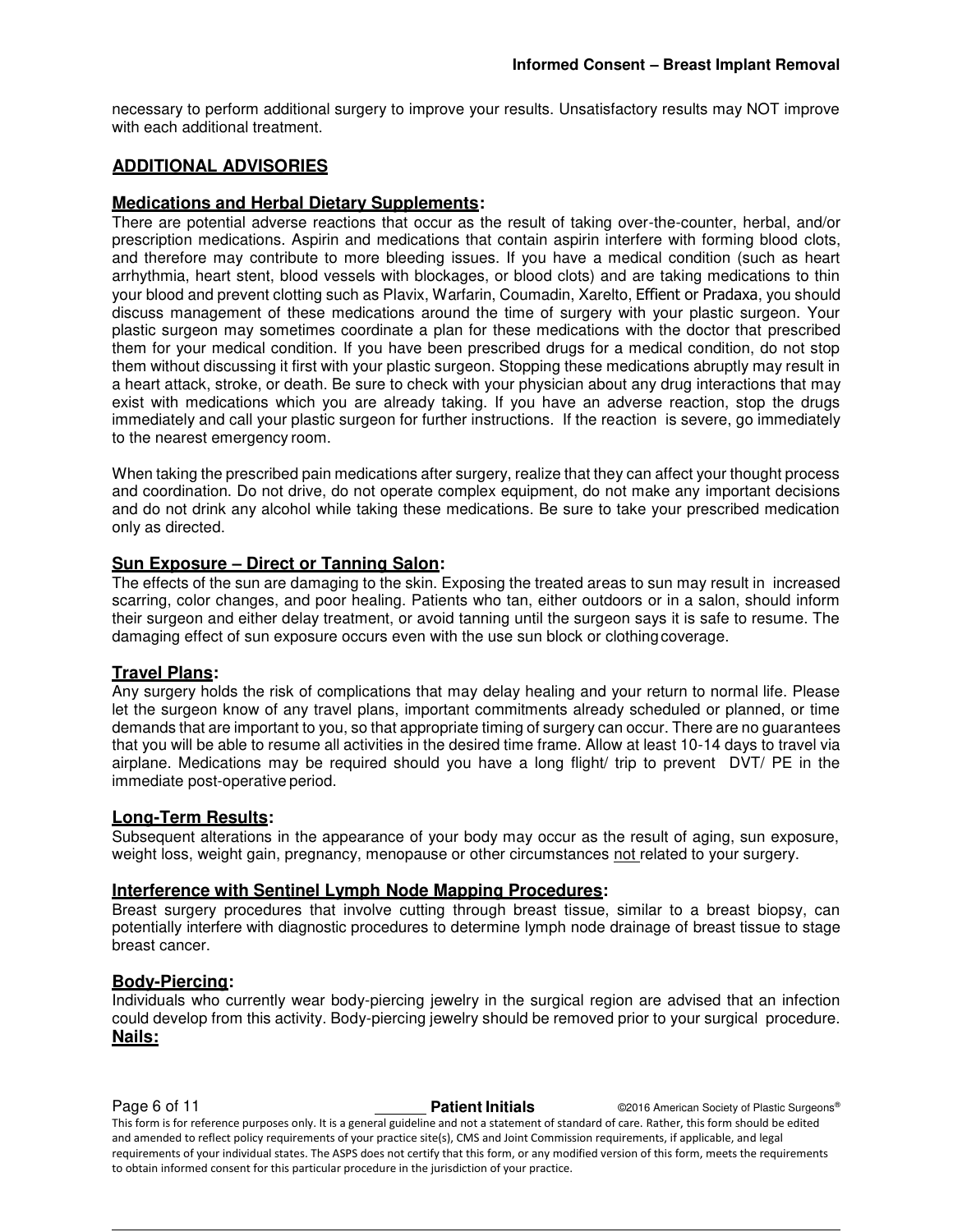To determine your vitals status during surgery your anesthesia provider may require access to your finger nails for monitoring. Make sure to have at least two finger nails free of nail polish or acrylic nails on the date of your surgery.

#### **Jewelry:**

Jewelry should not be brought with you at the time of your surgical procedure. Items such as earrings, wedding rings, necklaces, etc. should be removed and placed in a safe place. Do not bring your jewelry with you for your surgery.

## **Future Pregnancy and Breast Feeding:**

This surgery is not known to interfere with pregnancy. If you are planning a pregnancy, your breast skin may stretch and offset the results of surgery. You may have more difficulty breast feeding after this operation.

# **Female Patient Information:**

It is important to inform your plastic surgeon if you use birth control pills, estrogen replacement, or if you suspect you may be pregnant. Many medications including antibiotics may neutralize the preventive effect of birth control pills, allowing for conception and pregnancy.

#### **Intimate Relations After Surgery:**

Surgery involves coagulating of blood vessels and increased activity of any kind may open these vessels leading to a bleed, or hematoma. Activity that increases your pulse or heart rate may cause additional bruising, swelling, and the need for return to surgery to control bleeding. It is wise to refrain from intimate physical activities until your physician states it is safe.

#### **Mental Health Disorders and Elective Surgery:**

It is important that all patients seeking to undergo elective surgery have realistic expectations that focus on improvement rather than perfection. Complications or less than satisfactory results are sometimes unavoidable, may require additional surgery and often are stressful. Please openly discuss with your surgeon, prior to surgery, any history that you may have of significant emotional depression or mental health disorders. Although many individuals may benefit psychologically from the results of elective surgery, effects on mental health cannot be accurately predicted.

# **ADDITIONAL SURGERY NECESSARY (Re-Operations)**

There are many variable conditions that may influence the long-term result of surgery. It is unknown how your tissue may respond or how wound healing will occur after surgery. Secondary surgery may be necessary to perform additional tightening or repositioning of body structures. Should complications occur, additional surgery or other treatments may be necessary. Even though risks and complications occur infrequently, the risks cited are associated with this surgery. Other complications and risks can occur but are less common. The practice of medicine and surgery is not an exact science. Although good results are expected, there is no guarantee or warranty expressed or implied, on the results that may be obtained. In some situations, it may not be possible to achieve optimal results with a single surgical procedure. You and your surgeon will discuss the options available should additional surgery be advised. There may be additional costs and expenses for such additional procedures, including surgical fees, facility and anesthesia fees, pathology and lab testing.

#### **PATIENT COMPLIANCE**

Follow all physician instructions carefully; this is essential for the success of your outcome. It is important that the surgical incisions are not subjected to excessive force, swelling, abrasion, or motion during the time of healing. Personal and vocational activity needs to be restricted. Protective dressings and drains should not be removed unless instructed by your plastic surgeon. Successful post-operative function depends on both surgery and subsequent care. Physical activity that increases your pulse or heart rate may cause bruising, swelling, fluid accumulation and the need for return to surgery. It is important that

**Page 7 of 11 Patient Initials Patient Initials** ©2016 American Society of Plastic Surgeons® This form is for reference purposes only. It is a general guideline and not a statement of standard of care. Rather, this form should be edited and amended to reflect policy requirements of your practice site(s), CMS and Joint Commission requirements, if applicable, and legal requirements of your individual states. The ASPS does not certify that this form, or any modified version of this form, meets the requirements to obtain informed consent for this particular procedure in the jurisdiction of your practice.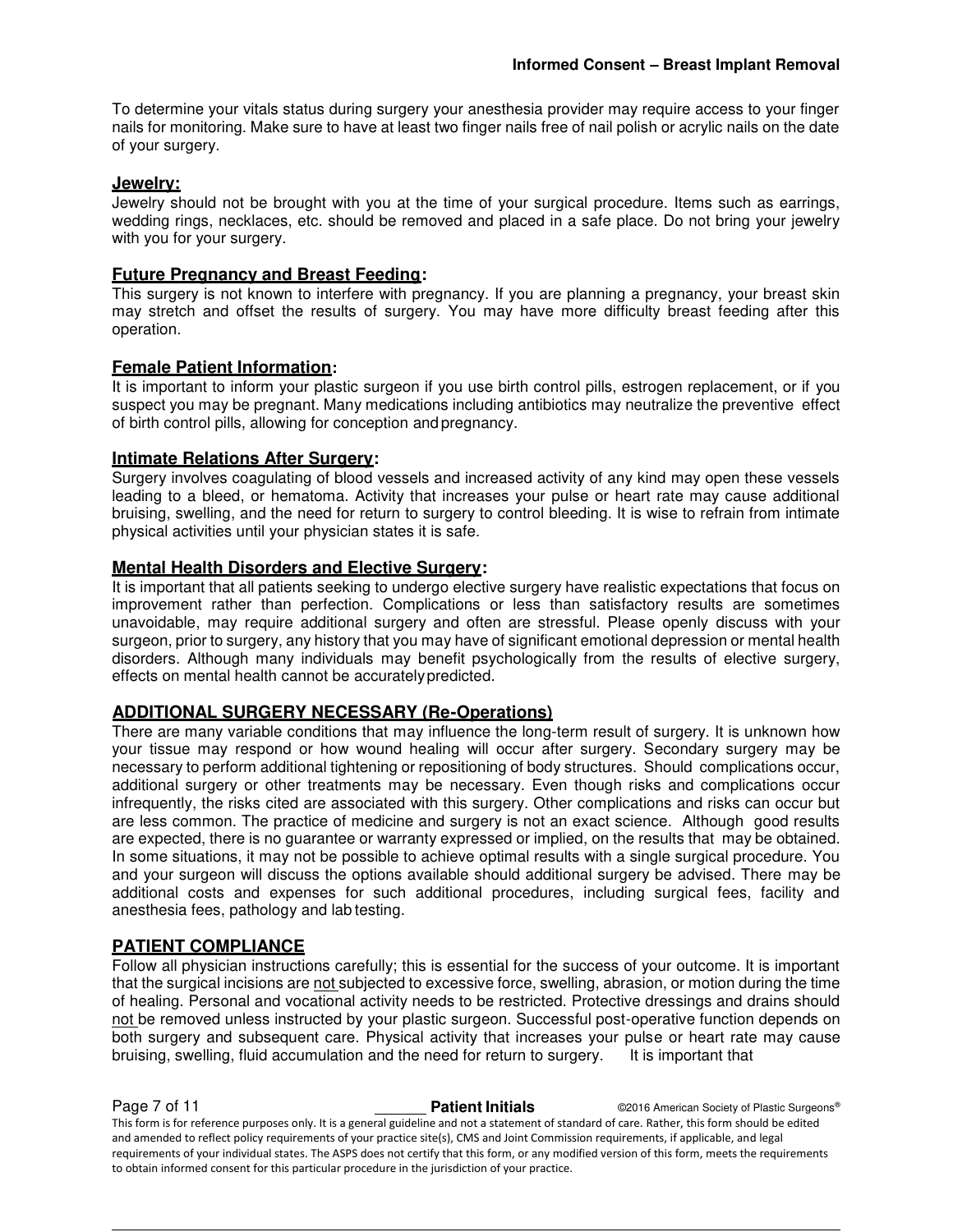you participate in follow-up care, return for aftercare, and promote your recovery after surgery.

# **ATTESTATIONS**

# **Smoking, Second-Hand Smoke Exposure, Nicotine Products (Patch, Gum, Nasal Spray):**

Patients who are currently smoking or use tobacco or nicotine products (patch, gum, or nasal spray) are at a greater risk for significant surgical complications of skin loss and delayed healing and additional scarring. Individuals exposed to second-hand smoke are also at potential risk for similar complications attributable to nicotine exposure. Additionally, smoking may have a significant negative effect on anesthesia and recovery from anesthesia, with coughing and possibly increased bleeding. Individuals who are not exposed to tobacco smoke or nicotine-containing products have a significantly lower risk of these type of complications. Please indicate your current status regarding these items below**:** 

I am a non-smoker and do not use nicotine products. I understand the potential risk of second-hand smoke exposure causing surgical complications.

I am a smoker or use tobacco / nicotine products. I understand the risk of surgical complications due to smoking or use of nicotine products.

I have smoked and stopped approximately ago. I understand I may still have the effects and therefore risks from smoking in my system, if not enough time has lapsed.

I have been advised to stop smoking immediately and have been informed of the risks, benefits, expectations and alternatives to my surgery if I continue smoking.

It is important to refrain from smoking at least 6 weeks before surgery and until your physician states it is safe to return, if desired. I acknowledge that I will inform my physician if I continue to smoke within this time frame, and understand that for my safety, the surgery, if possible, may be delayed.

Smoking may have such a negative effect on your surgery that a urine or blood test just before surgery may be done which will prove the presence of Nicotine. If positive, your surgery may be cancelled and your surgery, scheduling fee, and other prepaid amounts may be forfeited. Honestly disclose smoking to your surgeon.

# **Sleep Apnea / CPAP:**

Individuals who have breathing disorders such as "Obstructive Sleep Apnea" and who may rely upon CPAP devices (continuous positive airway pressure) or utilize nighttime oxygen are advised that they are at a substantive risk for respiratory arrest and death when they take narcotic pain medications following surgery. This is an important consideration when evaluating the safety of surgical procedures in terms of very serious complications, including death, that relate to pre-existing medical conditions. Surgery may be considered only with monitoring afterwards in a hospital setting in order to reduce risk of potential respiratory complications and to safely manage pain following surgery.

Please consider the following symptoms of sleep apnea:

| I am frequently tired upon waking and throughout the day            |
|---------------------------------------------------------------------|
| I have trouble staying asleep at night                              |
| I have been told that I snore or stop breathing during sleep        |
| I wake up throughout the night or constantly turn from side to side |

**Page 8 of 11 Patient Initials CONFIDENT CONFIDENT CONFIDENT Patient Initials CONFIDENT CONFIDENT CONFIDENT** This form is for reference purposes only. It is a general guideline and not a statement of standard of care. Rather, this form should be edited and amended to reflect policy requirements of your practice site(s), CMS and Joint Commission requirements, if applicable, and legal requirements of your individual states. The ASPS does not certify that this form, or any modified version of this form, meets the requirements to obtain informed consent for this particular procedure in the jurisdiction of your practice.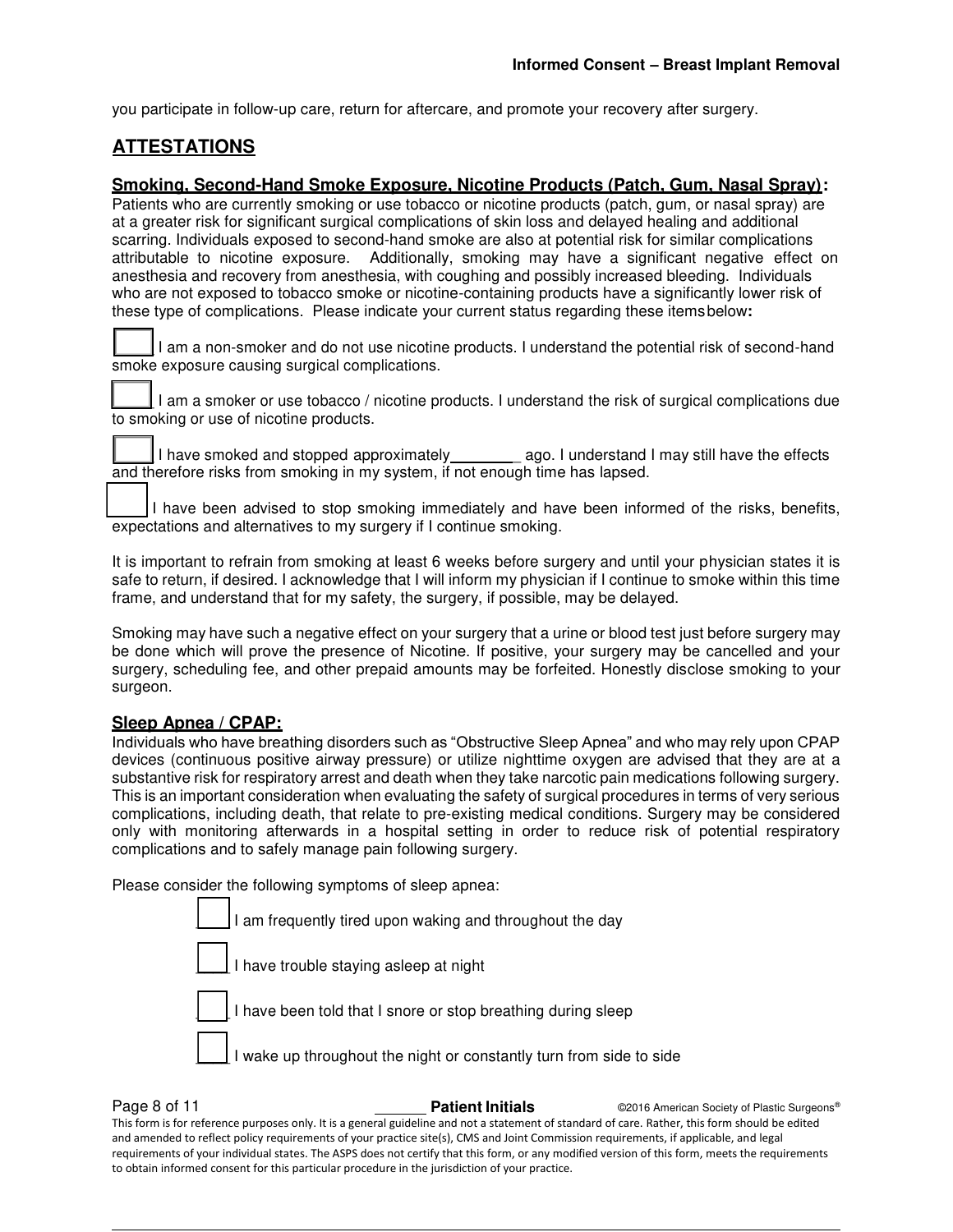I have been told that my legs or arms jerk while I'm sleeping



I make abrupt snorting noises during sleep



I feel tired or fall asleep during the day

It is important for you to inform and discuss any of the above symptoms that you have experienced with your surgeon.

#### **DVT/PE Risks and Advisory:**

There is a risk of blood clots, Deep Vein Thrombosis (DVT) and Pulmonary Embolus (PE) with every surgical procedure. It varies with the risk factors below. The higher the risk factors, the greater the risk and the more involved you must be in both understanding these risks and, when permitted by your physician, walking and moving your legs. There may also be leg stockings, squeezing active leg devices, and possibly medicines to help lower your risk.

There are many conditions that may increase or affect risks of clotting. Inform your doctor about any past or present history of any of the following:

| Past History of Blood Clots                                                                                                                                                                                                                                                       |
|-----------------------------------------------------------------------------------------------------------------------------------------------------------------------------------------------------------------------------------------------------------------------------------|
| Family History of Blood Clots                                                                                                                                                                                                                                                     |
| <b>Birth Control Pills</b>                                                                                                                                                                                                                                                        |
| Hormone Stimulating Drugs                                                                                                                                                                                                                                                         |
| Swollen Legs                                                                                                                                                                                                                                                                      |
| History of Cancer                                                                                                                                                                                                                                                                 |
| Large Dose Vitamins                                                                                                                                                                                                                                                               |
| Varicose Veins                                                                                                                                                                                                                                                                    |
| Past Illnesses of the Heart, Liver, Lung, or Gastrointestinal Tract.                                                                                                                                                                                                              |
| History of Multiple Spontaneous Abortions or Miscarriages                                                                                                                                                                                                                         |
| I understand the risks relating to DVT/PE and how important it is to comply with therapy as<br>discussed with my surgeon. Themethods of preventative therapy include:<br>Early ambulation when allowed<br>Compression devices (SCD/ICD)<br>Anticoagulation Protocols when Allowed |

For high risk patients, the risks of VTE are still high, even in the setting of appropriate chemoprophylaxis. If your surgery is elective and you're a high risk patient, it's best to consider with not proceeding with such elective surgery.

**Page 9 of 11 Patient Initials Patient Initials CALC CONFIDENT CONFIDENT Patient Initials CONFIDENT CONFIDENT** This form is for reference purposes only. It is a general guideline and not a statement of standard of care. Rather, this form should be edited and amended to reflect policy requirements of your practice site(s), CMS and Joint Commission requirements, if applicable, and legal requirements of your individual states. The ASPS does not certify that this form, or any modified version of this form, meets the requirements to obtain informed consent for this particular procedure in the jurisdiction of your practice.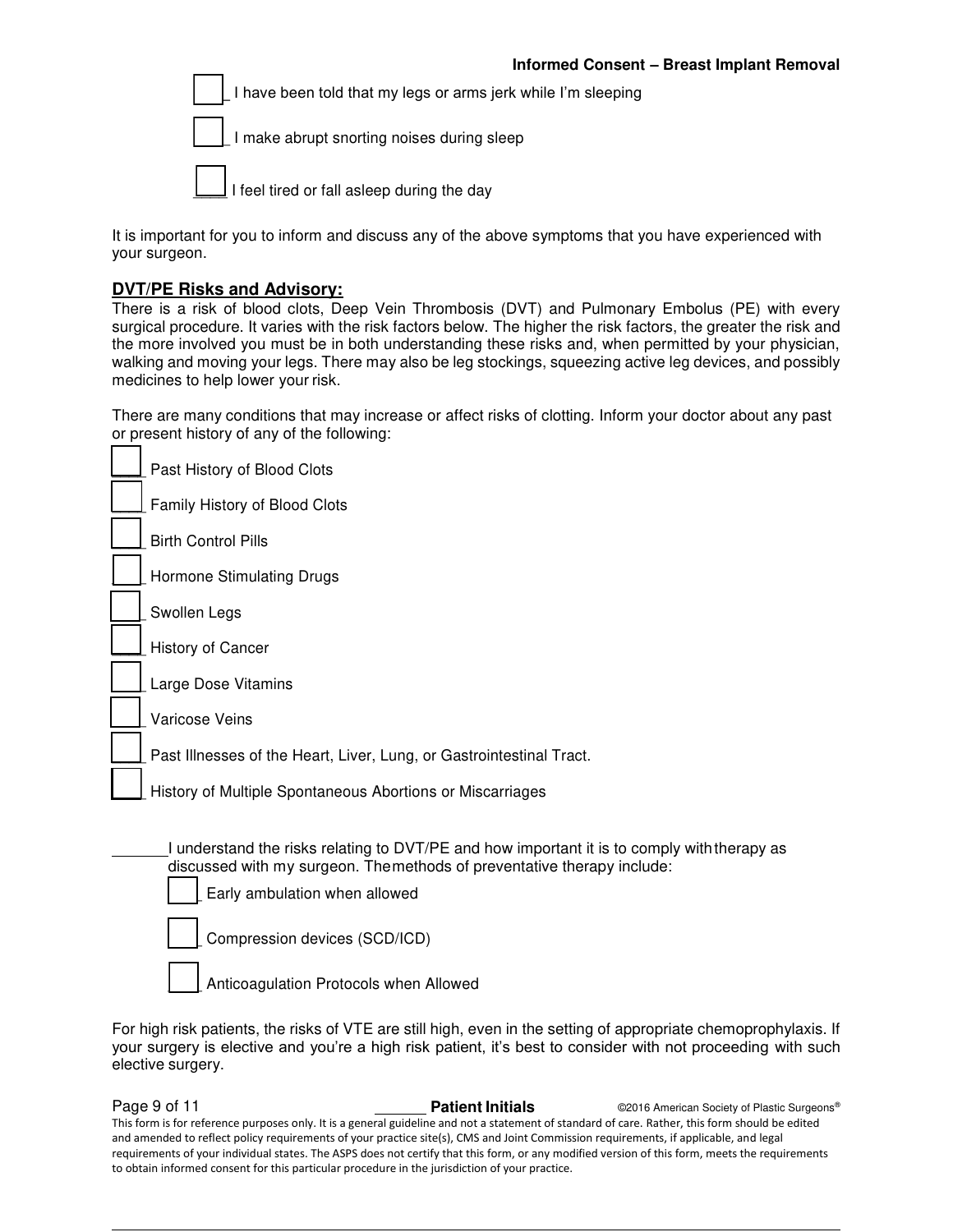# **COMMUNICATION ACKNOWLEDGEMENT – CONSENT**

There are many ways to communicate with you. It is important to keep appointments and let us know if problems or issues arise. Methods of communicating are by telephone, text, pager, answering service if available, email, and regular mail. If an emergency arises, keep us alerted to your progress so we may aid in any necessary treatments. Please do not leave a message after hours or on weekends on the office answering machine if any urgent or emergent situation exists, as there is a delay in retrieving such messages. All attempts will be made to preserve your privacy in accordance with HIPAA rules.

Please select preferred way of communicating with you:

| Telephone                               |  |
|-----------------------------------------|--|
| Home                                    |  |
| Work                                    |  |
| Cell                                    |  |
| Text                                    |  |
| Pager - Answering Service if available  |  |
| Email - with up to date email address _ |  |
| Regular Mail and Delivery               |  |

## **DISCLAIMER**

Informed-consent documents are used to communicate information about the proposed surgical treatment of a disease or condition along with disclosure of risks and alternative forms of treatment(s), including no surgery. The informed-consent process attempts to define principles of risk disclosure that should generally meet the needs of most patients in most circumstances.

However, informed-consent documents should not be considered all-inclusive in defining other methods of care and risks encountered. Your plastic surgeon may provide you with additional or different information which is based on all the facts in your particular case and the current state of medical knowledge.

Informed-consent documents are not intended to define or serve as the standard of medical care. Standards of medical care are determined on the basis of all of the facts involved in an individual case and are subject to change as scientific knowledge and technology advance and as practice patterns evolve.

# **It is important that you read the above information carefully and have all of your questions answered before signing the consent on the next page.**

**Page 10 of 11 Patient Initials CONFIDENT CONFIDENT CONFIDENT CONFIDENT** CONFIDENT CONFIDENT CONFIDENT CONFIDENT This form is for reference purposes only. It is a general guideline and not a statement of standard of care. Rather, this form should be edited and amended to reflect policy requirements of your practice site(s), CMS and Joint Commission requirements, if applicable, and legal requirements of your individual states. The ASPS does not certify that this form, or any modified version of this form, meets the requirements to obtain informed consent for this particular procedure in the jurisdiction of your practice.